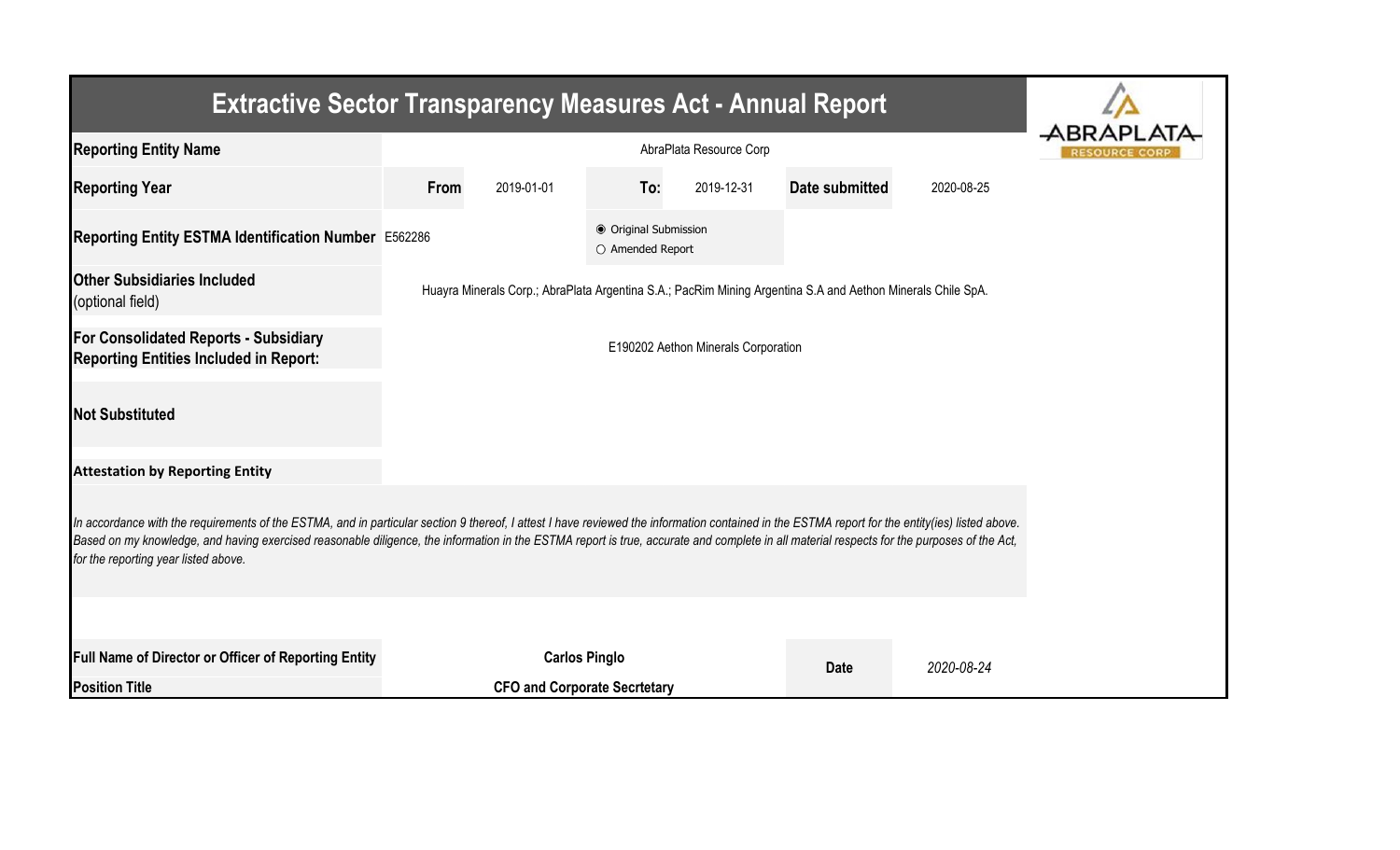| Extractive Sector Transparency Measures Act - Annual Report                                                                                                                      |                          |                                                                                 |                                                                             |            |        |                                |                |                  |                                               |                                      |                                                          |
|----------------------------------------------------------------------------------------------------------------------------------------------------------------------------------|--------------------------|---------------------------------------------------------------------------------|-----------------------------------------------------------------------------|------------|--------|--------------------------------|----------------|------------------|-----------------------------------------------|--------------------------------------|----------------------------------------------------------|
| <b>Reporting Year</b><br><b>Reporting Entity Name</b><br><b>Reporting Entity ESTMA</b><br><b>Identification Number</b><br><b>Subsidiary Reporting Entities (if</b><br>necessary) | From:                    | 2019-01-01                                                                      | To:<br>AbraPlata Resource Corp<br>E562286<br>E1900202 Aethon Minerals Corp. | 2019-12-31 |        | Currency of the Report CAD     |                |                  |                                               |                                      |                                                          |
|                                                                                                                                                                                  | <b>Payments by Payee</b> |                                                                                 |                                                                             |            |        |                                |                |                  |                                               |                                      |                                                          |
| Country                                                                                                                                                                          | Payee Name <sup>1</sup>  | Departments, Agency, etc<br>within Payee that Received<br>Payments <sup>2</sup> | Taxes                                                                       | Royalties  | Fees   | <b>Production Entitlements</b> | <b>Bonuses</b> | <b>Dividends</b> | Infrastructure<br><b>Improvement Payments</b> | <b>Total Amount paid to</b><br>Payee | Notes <sup>34</sup>                                      |
| Argentina                                                                                                                                                                        | Provincia de Slata       | Fondo Especial de Promocion<br>Minera                                           |                                                                             |            | 8,758  |                                |                |                  |                                               |                                      | 8,758 401,920 Argentinian Pesos converted<br>at 0.02179  |
| Chile                                                                                                                                                                            | Tesoro Publico de Chile  | Tesoreria General de la<br>Republica                                            |                                                                             |            | 97,010 |                                |                |                  |                                               |                                      | 97,010 54,530,595 Chilean Pesos converted<br>at 0.001779 |
|                                                                                                                                                                                  |                          |                                                                                 |                                                                             |            |        |                                |                |                  |                                               |                                      |                                                          |
|                                                                                                                                                                                  |                          |                                                                                 |                                                                             |            |        |                                |                |                  |                                               |                                      |                                                          |
|                                                                                                                                                                                  |                          |                                                                                 |                                                                             |            |        |                                |                |                  |                                               |                                      |                                                          |
|                                                                                                                                                                                  |                          |                                                                                 |                                                                             |            |        |                                |                |                  |                                               |                                      |                                                          |
|                                                                                                                                                                                  |                          |                                                                                 |                                                                             |            |        |                                |                |                  |                                               |                                      |                                                          |
|                                                                                                                                                                                  |                          |                                                                                 |                                                                             |            |        |                                |                |                  |                                               |                                      |                                                          |
|                                                                                                                                                                                  |                          |                                                                                 |                                                                             |            |        |                                |                |                  |                                               |                                      |                                                          |
|                                                                                                                                                                                  |                          |                                                                                 |                                                                             |            |        |                                |                |                  |                                               |                                      |                                                          |
|                                                                                                                                                                                  |                          |                                                                                 |                                                                             |            |        |                                |                |                  |                                               |                                      |                                                          |
|                                                                                                                                                                                  |                          |                                                                                 |                                                                             |            |        |                                |                |                  |                                               |                                      |                                                          |
|                                                                                                                                                                                  |                          |                                                                                 |                                                                             |            |        |                                |                |                  |                                               |                                      |                                                          |
|                                                                                                                                                                                  |                          |                                                                                 |                                                                             |            |        |                                |                |                  |                                               |                                      |                                                          |
|                                                                                                                                                                                  |                          |                                                                                 |                                                                             |            |        |                                |                |                  |                                               |                                      |                                                          |
|                                                                                                                                                                                  |                          |                                                                                 |                                                                             |            |        |                                |                |                  |                                               |                                      |                                                          |
|                                                                                                                                                                                  |                          |                                                                                 |                                                                             |            |        |                                |                |                  |                                               |                                      |                                                          |
| <b>Additional Notes:</b>                                                                                                                                                         |                          |                                                                                 |                                                                             |            |        |                                |                |                  |                                               |                                      |                                                          |